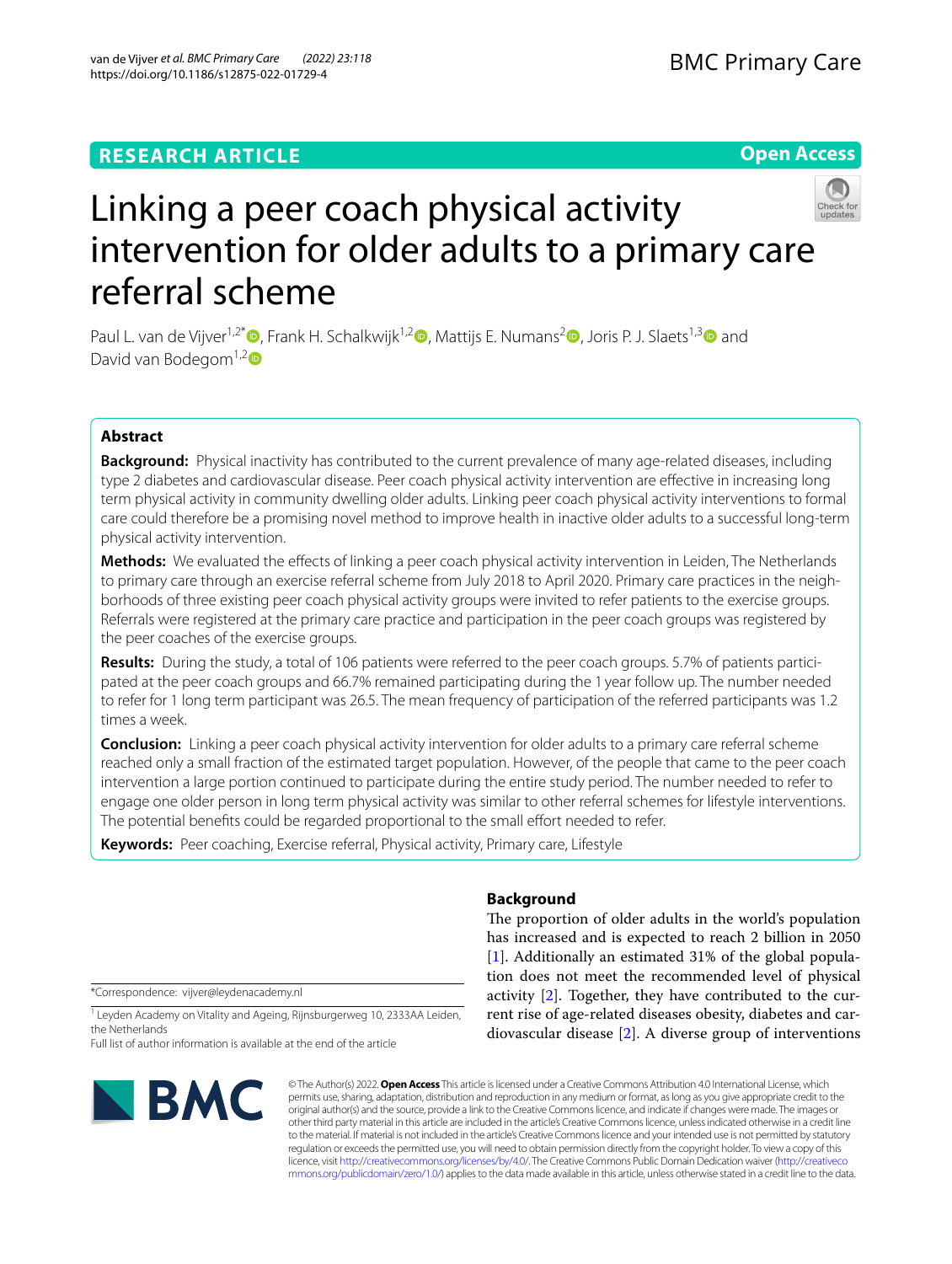to increase physical activity in healthy adults, focusing on groups or individuals, using diferent theoretical frameworks, including other health behavior besides physical activity, diferent frequency, duration and intensity of exercise sessions, using rewards or educating participants are all effective  $[3]$  $[3]$ . However, it is difficult to achieve sustained, long-term behavioural change after the intervention period [\[4](#page-5-3)–[6\]](#page-5-4). It is not a feasible strategy to permanently offer costly and labour-intensive interventions to the 25% of older adults world-wide that do not achieve sufficient levels of physical activity  $[7]$  $[7]$  $[7]$ . A scalable, sustainable and afordable physical activity intervention with a large reach could be an answer to the physical inactivity challenge.

Peer coaching has been studied as a promising scalable, sustainable and afordable physical activity intervention method for older adults [[8–](#page-5-6)[10\]](#page-5-7). Peer coach physical activity groups are self-sustaining groups in which the training sessions are not led by professionals but by peers, people who are participants of the intervention. Our earlier research showed that this particular peer coaching intervention is a safe efective method for increasing physical activity, that the adherence to the intervention is high and that the intervention is sustainable  $[11–13]$  $[11–13]$ . Finally, peer coach groups do not depend on costly professionals and can be set up anywhere in the public space. However, peer coaching itself does not facilitate a method to involve the people that are highly likely to beneft from participating and harder to reach. Primary care practices can play an important role in advising and referring patients who are likely to beneft from increasing their physical activity. A study on the attendance in exercise programs based on an exercise referral schemes (ERS) in formal care revealed that costs, location (an intimidating gym atmosphere) and an inconvenient timing of sessions were most often reported as barriers for participation  $[14]$  $[14]$ . The fact that peer coach physical activity groups are low-cost, located in the public space and can take place daily are mentioned by participants as main advantages of peer coach physical activity groups [\[11](#page-5-8)]. Linking the community-based exercise groups to formal care might be a promising way for delivering physical exercise on a wider scale. Primary care physicians and practice nurses are in frequent contact with those aged ffty years or older and have the position and expertise to determine who is eligible for physical activity interventions. Health professionals are generally regarded as a credible source for health advice and are therefore likely to be able to infuence the (un)healthy behaviors of their patients [\[15\]](#page-5-11).

Therefore, referring patients to a peer coach physical activity intervention could be a promising addition to this successful novel method [[16](#page-5-12)]. We studied the integration of a referral scheme for primary care patients to an existing peer coach physical activity intervention. We evaluated the number of referred patients by primary care professionals, adoption of referred patients and retention of referred patients in the peer coach physical activity intervention during the study period. Considering the number of people that do not meet physical activity recommendations, these efforts contribute to establishing a highly needed population wide delivery of efective, low-cost and durable strategies for increasing physical activity.

# **Methods**

This study evaluated the effect of an exercise referral scheme in a real-world primary care setting to a peer coach physical activity intervention. From July 2018 to April 2020 general practices actively referred patients to the peer coach groups with all practices at least referring for one year. As a comparison, from September 2016 to July 2018 eight participants joined the intervention through a 'health care professional', before the implementation of the ERS. However, we could not compare this number because 'health care professional' did also include physiotherapist and dietician. In the peer coach groups in this study, people of 50years and older engage in an hour of peer led exercises in a public park or space in their neighbourhood on weekdays. The general and accessible ftness exercises focus on strength, fexibility, coordination and stamina [[11](#page-5-8)]. A typical session starts with 5minutes warming up by stretching the muscles and walking. Thereafter there are 20 minutes moderate intense exercises focusing on strength and stamina using weights or own bodyweight. The second part of the session is a coordination exercise of 20minutes frequently in the form of a game using balls or other equipment. The session ends with a cooling down of 5 minutes. The groups are self-organizing and there is no monitoring from the research team. Therefore, exercise sessions vary between peer coaches and between peer coach groups. An extensive description of the format of the peer coach physical activity intervention can be found elsewhere [[11](#page-5-8), [12\]](#page-5-13). The study was registered and approved by the medical research ethics committee of Leiden University Medical Centre. All participants provided informed consent verbally.

We invited primary care practices in the vicinity of the existing peer coach physical activity groups to refer patients to the exercise groups. In the Netherlands, every citizen is enlisted with a primary care physician and more than  $75\%$  of the  $50+$  population sees their GP at least once a year  $[17]$  $[17]$  $[17]$ . The primary care physician acts as a gate-keeper for the access to specialized hospital care and is responsible for several primary prevention programs for chronic diseases such as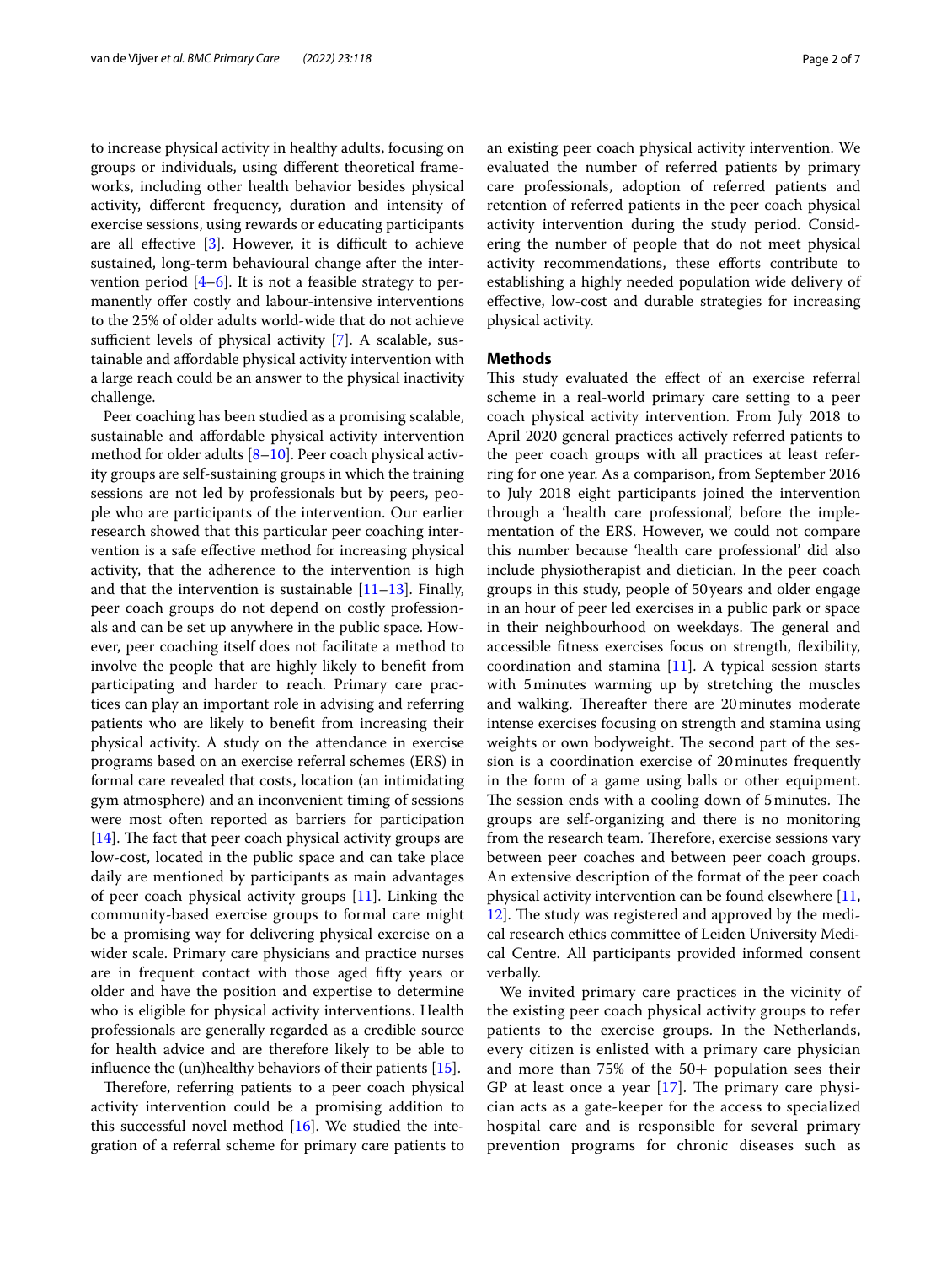cardiovascular disease and diabetes. Practice nurses, who help primary care physicians with numerous (para) medical tasks, play an important role in the delivery of these prevention programs.

The physicians and practice nurses were asked to refer patients who would potentially beneft from participating in the peer coach physical activity group. To establish a real-world setting, no further specifc inclusion and exclusion criteria were imposed, as this would require more effort. The physicians and practice nurses in the participating primary care practices were asked to inform these patients on the nature of the peer coach physical activity groups and on the details of the study. They were instructed to mention the following aspects of this physical activity intervention: peer coaching, no professional, specifcally for older adults, outside, in the neighbourhood, no registration and a small fee of  $€1$  a week. The referral was not monitored. Finally, the name and date of birth of the referred patient and referral date was written down on a referral form and was given to the patient. The form contained all key aspects of the intervention; Peer coached, exercising in a group, outside, specifcally for older adults, accessible for every level and participation at your own risk. Practical information consisted of exercise location and time, participation fee and that there was no need to register in advance. A carbon copy of the referral form was saved at the general practice and used to identify study participants. No other personal or medical information was retrieved as this would require a longer and more thorough informed consent conversation which would afect the referral numbers and would not be represent a realistic real-world referral.

The general practices were visited every four months to collect the forms and inform about the study progress. A referral was defned when a patient received a referral form. The participation of the referred person was recorded by daily attendance lists that were kept at the peer coach groups. Participation was defned if a person was on the attendance list. If a referred person did not attend the intervention, no further data was available. Since people are not formally enrolled in the peer coach groups, drop-out was defned as a person who did not participate for at least 3months. A successful referral was defned as a referred person who participated once and did not dropout during the study period. Number needed to refer was calculated dividing 1 by the proportion of successful referrals. We used a Wilson score interval of the proportion successful referrals to calculate a 95% confdence interval of the number needed to refer [[18\]](#page-5-15). Statistical analyses are performed with IBM SPSS Statistics for Macintosh, Version 25.0, Armonk, NY: IBM Corp.

# **Results**

We studied the application of an exercise referral scheme for the peer coach physical activity groups in a realworld primary care setting. A summary of the inclusion of study participants and primary care practices can be seen in Fig. [1.](#page-3-0) Thirteen primary care practices located in the neighbourhood of one of the three peer coach groups were invited to participate in our study with a crude estimated total of 3250 inactive older adults. The crude estimate was derived from an average of 2000 patients per primary care, of which 1000 (50%) are aged ffty or older of which  $250$   $(25%)$  do not achieve sufficient levels of physical activity. 8 practices responded positively with an estimated 2000 inactive older adults, 1 primary practice did not want to participate because they did not have the time and 4 did not react. A total of 26 older adults were referred by 9 physicians and 80 older adults were referred by 8 practice nurses, which was only 5% of the total estimated inactive older adults. 6 (6%) of the referred older adults participated in the peer coach physical activity group of which 4 (4%) continued to participate during the study period. The number needed to refer to engage one older adult in long term physical activity was 26.5 (95%CI 11-100). The median time between referral and first participation was 12 (range  $1-225$ ) days. The mean frequency of participation of the referred participants was 1.2 times a week.

Table [1](#page-3-1) shows the number of participating physicians and practice nurses and referred patients per primary care practices in the study. 75% of referrals was done by practice nurses, whereas physicians referred 25% of the patients. More than half of all referrals were done by only one practice. Some of the participating practices referred none or only a small number of patients.

# **Discussion**

We studied the role of primary care in referring patients ffty years or older to an existing peer coach physical activity intervention. Notwithstanding the promising characteristics of peer coach activity groups as an accessible intervention for primary care patients, the success rate of the referral scheme was only 4% of the referred patients. Reviews have shown mixed evidence on the efectiveness of ERS, possibly due to the heterogeneity of ERS interventions, and the complex settings in which they take place  $[19-21]$  $[19-21]$ . Therefore, this study was performed in a real-world setting and provides a good outlook on the efect of establishing this exercise referral scheme in a Dutch primary care system.

There are several limitations and strengths to this study. The strength of this study is in the approximation of a real-world setting. No study can really imitate the realworld. However, this study approached the real-world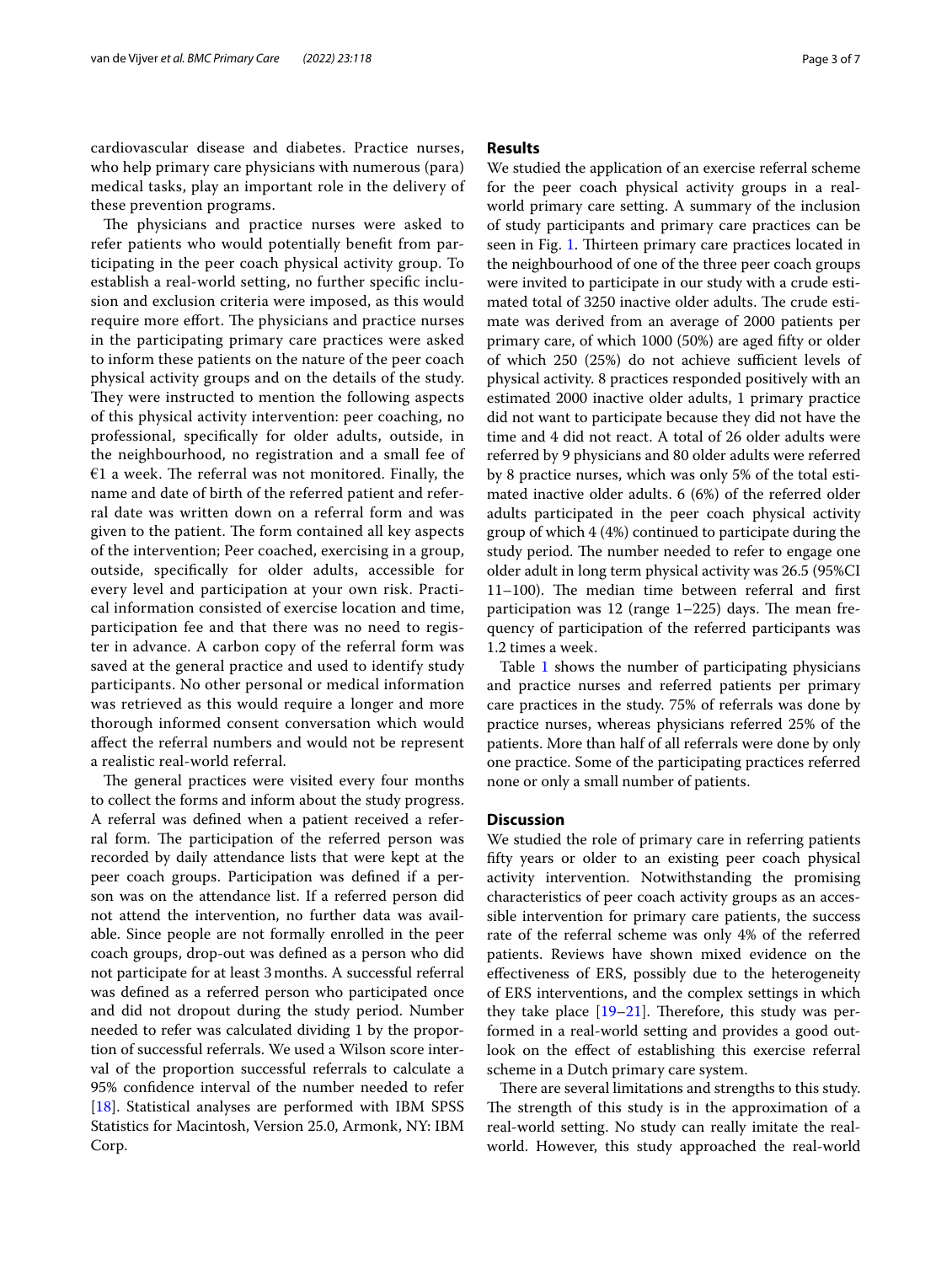



<span id="page-3-1"></span><span id="page-3-0"></span>**Table 1** Characteristics of exercise referral scheme for peer coached exercise groups, per participating primary care practice

| Participating primary care practices                             |          |           |          | 4        | 5                 | 6        |          | 8         | Total    |
|------------------------------------------------------------------|----------|-----------|----------|----------|-------------------|----------|----------|-----------|----------|
| Total referred patients, n                                       | 58       |           |          |          | h                 |          |          |           | 106      |
| Referral by physicians, n (%)                                    | 15 (26%) | $0(0\%)$  | 4 (33%)  |          | $0(0\%)$ 6 (100%) | $0(0\%)$ | (25%)    | $0(0\%)$  | 26 (25%) |
| Referral by practice nurses, n (%)                               | 43 (74%) | 11 (100%) | 8 (67%)  | $0(0\%)$ | $0(0\%)$          | 5 (100%) | 3 (75%)  | 10 (100%) | 80 (75%) |
| Patients that showed up at exercise group, n (%)                 | 4(7%)    | 2(18%)    | $0(0\%)$ | $0(0\%)$ | $0(0\%)$          | $0(0\%)$ | $0(0\%)$ | $0(0\%)$  | 6(6%)    |
| Patients that remained participating during follow up, n<br>(% ) | 2(3%)    | 2(18%)    | $0(0\%)$ | $0(0\%)$ | $0(0\%)$          | $0(0\%)$ | $0(0\%)$ | $0(0\%)$  | 4(4%)    |

by having no formal inclusion criteria for referring patients, having a very short informed consent procedure and no recurring contact of the physician or research team with the study participant. As a result, extensive medical and motivational information from study participants is missing. A limitation is the lack of qualitative data from professionals and patients to determine facilitators and barriers in the referral process. There is extensive research on facilitators and barriers in referral schemes [[15,](#page-5-11) [22](#page-5-18)[–24](#page-5-19)]. However, these studies mostly

include referral schemes within the (para)medical sector [[25\]](#page-6-0). Future research should examine facilitators and barriers for referral schemes to peer coach physical activity interventions.

Peer coach physical activity groups have proven to be an efective and innovative solution for increasing physical activity in a community-based setting. Previously, we have shown in a two-year follow up study that 118 people joined the exercise groups on their own initiative, and these groups continue to grow until this date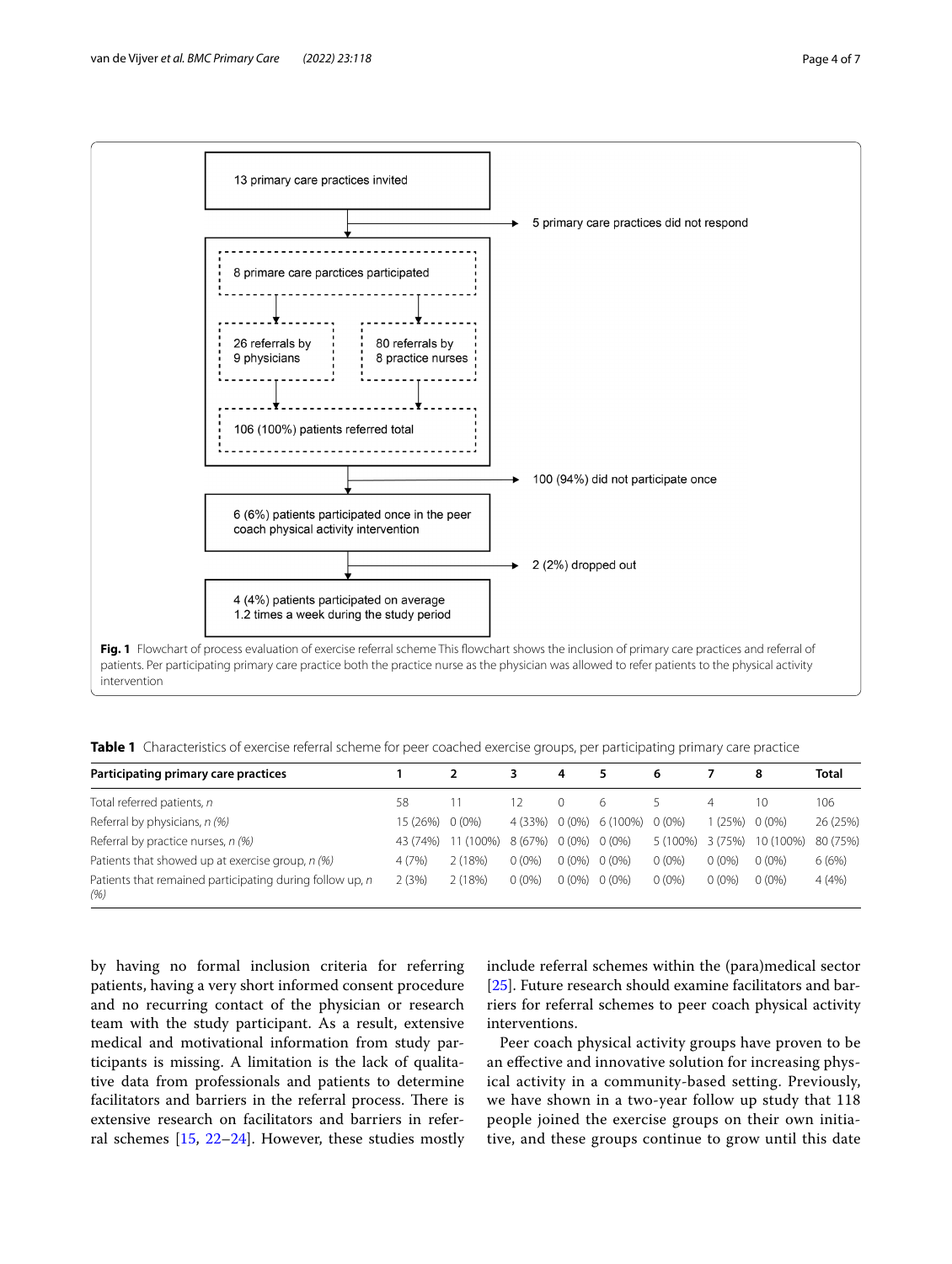$[12]$  $[12]$  $[12]$ . There are now more than 17 peer coach physical activity groups that we know of, with more than 500 participating older adults in The Netherlands. These groups have proven to be sustainable and have a retention rate of 86% in a period of two years [[12\]](#page-5-13). However, its use as part of an exercise referral scheme appears to be limited. The referred primary care patients might have been less inclined to engage in physical activity. Whereas in a community-based setting the participants have made the conscious effort themselves to join the peer coach physical activity groups, patients that were considered eligible for exercise referral have not been able or willing to fnd a suitable exercise opportunity.

According to the health belief model, there are various factors that are needed for health behavior change [[26](#page-6-1)[–28](#page-6-2)]. First, the perceived severity and susceptibility of future health problems infuence to what extent a patient is inclined to engage in the ERS. Second the perceived benefts and barriers of the intervention itself play an important role. Third, a sense of self-efficacy and a cue to action are needed to make patients go to the intervention. Addressing the perceived severity and susceptibility are standard procedures in primary care, the referral serves as a cue to action. Until now the perceived barriers of costs, location (an intimidating gym atmosphere) and an inconvenient timing of sessions were most often reported as barriers for participation in exercise programs based on exercise referral schemes in formal care  $[14]$  $[14]$ . The major advantage of peer coaching physical activity groups is to take away these barriers. However, we hypothesize that a key characteristic of peer coaching, the fact that the sessions are not led by a health professional could have a negative efect on the perceived beneft of the intervention.

Most referrals were from one primary care practice. There are several hypotheses why the primary care professionals from this practice referred more than the others. Firstly, this was the only practice that had direct view on the exercising older adults. This visual feedback of the referrals could be a strong motivator. Secondly, the director of the primary care practice was a physician who was parttime active at the research department of the nearby academic hospital. Therefore, he had more affinity with research and this resulted in easier implementation of new programs in his practice. When interpreting these results for the real world, it is important to note that the other primary care practices more closely represent the general population of primary care practices. However, in the primary care practice with the academic director, most of the referrals were also done by a practice nurse who was similar to the practice nurses in the other primary care practices.

Another explanation for the limited efectivity of the ERS lies at the level of the health professional. Most referrals were done by practice nurses, who generally have more time to address healthy lifestyle options than primary care physicians. In a recent review, it was suggested that primary care nurses provide equal care compared to primary care doctors and that nurses achieve higher patient satisfaction levels [\[29\]](#page-6-3). However, it is not clear if physical activity advice from a practice nurse has the same efectivity as an advice from the primary physician. A study on the perspectives of primary care physicians on ERS emphasizes that physicians are trained to deliver pharmaceutical interventions and do not regard written exercise referrals as a priority. Physicians rather referred to other health professionals for prescribing exercise schemes [[30\]](#page-6-4). Overall, physicians seem to have the least positive attitude towards preventive health interventions, compared to other health professionals [[31,](#page-6-5) [32](#page-6-6)]. Most physicians rather focus on the high risk patients in their population, instead of taking a population approach to lifestyle advice [[33\]](#page-6-7). However, attitudes and communication abilities of physicians remain important for achieving patient compliance in lifestyle changes. A qualitative study into the perceptions of older adults on the role of physicians in promoting physical activity showed that patients expected physical activity counselling, but that physicians did not meet these expectations [\[34](#page-6-8)]. Furthermore, a study into rehabilitation participation in older cardiac patients showed that the strength of physicians' advice was the most powerful predictor for rehabilitation entry [[35\]](#page-6-9).

A success rate of 4% per referred patient is compara-ble with other lifestyle interventions in primary care [\[36](#page-6-10)]. The minimal intervention strategies for smoking cessation also require 33–100 referrals for one person to quit smoking [\[37](#page-6-11)]. And although these numbers might seem high, the large health benefits outweighs the effort. Also in this study, the cost and efort of the referral scheme are low and proportional to the time and costs of referral. Moreover, referral efectiveness can improve over time with increasing awareness of healthy lifestyle and adaptation of better referral skills by the GP's [\[38\]](#page-6-12). Finally, future research on this type of minimal effort referrals must collaborate with disciplines like marketing, communication or consumer behavior. These disciplines are more experienced in recruitment and their insights can increase effectiveness of these minimal effort referrals [[39,](#page-6-13) [40](#page-6-14)].

# **Conclusion**

Lifestyle prevention in primary care is important and an easy to implement referral scheme to an efective, durable and low-cost peer coach physical activity intervention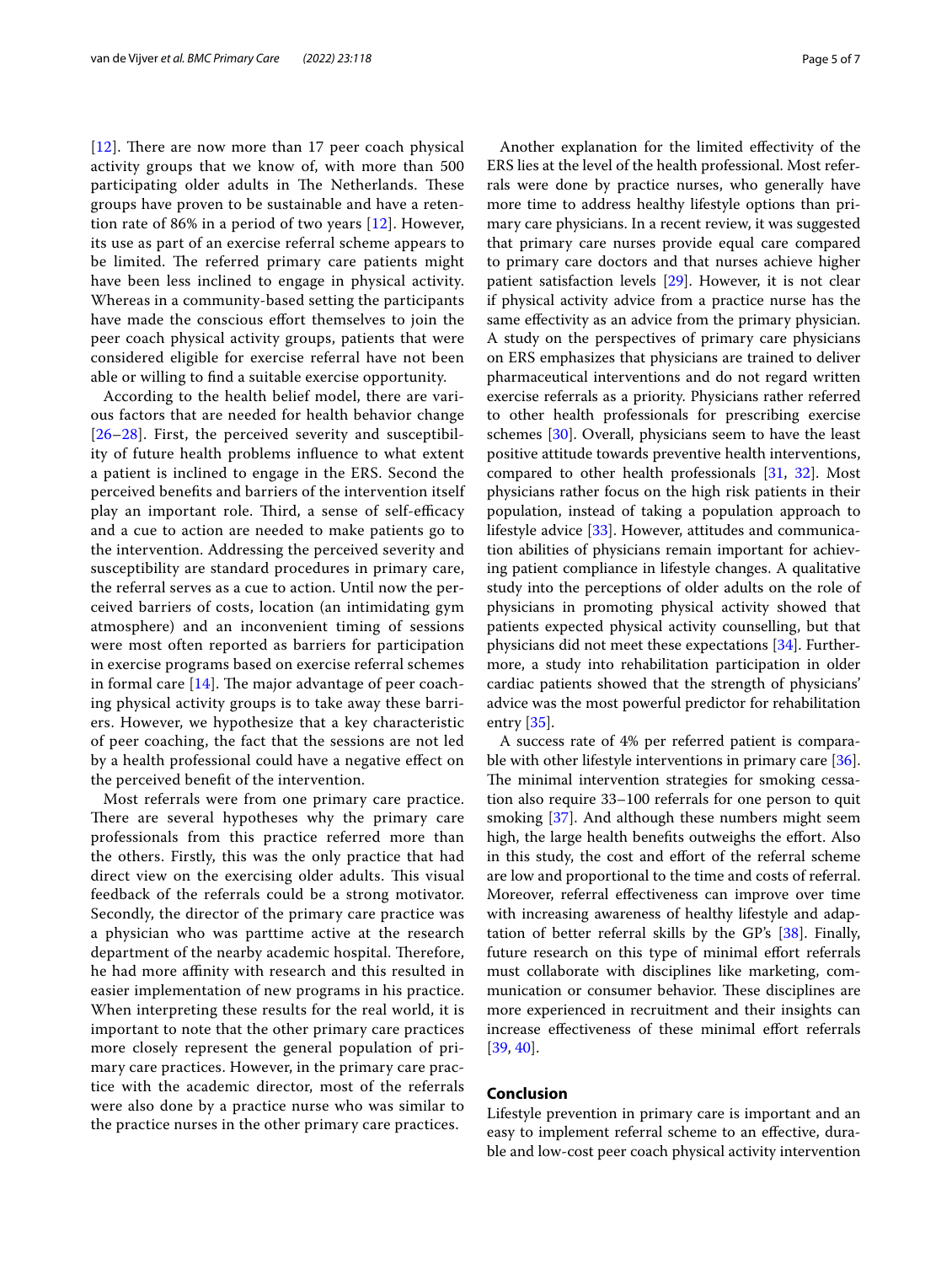could be an addition to counter the increasing disease burden in the worldwide ageing population. The referral scheme in this study reached only a small fraction of the target population. However, of the referred people who attended the exercise sessions, a large portion continued to exercise for a long period of time. The potential benefts could be regarded proportional to the small efort and the number needed to refer is similar to other referral schemes for lifestyle interventions.

### **Abbreviations**

ERS: Exercise referral scheme; GP: General Practioner.

### **Acknowledgements**

Not Applicable.

#### **Authors' contributions**

PvdV conceptualized the study design, collected data, analysed data and wrote the frst draft. FS conceptualized the study design, collected data, analysed data and wrote the frst draft. MN read and corrected the draft. JS read and corrected the draft. DB conceptualized the study design and supervised the project. All authors read and approved the fnal manuscript.

#### **Funding**

This research received no specifc grant from any funding agency, commercial or not-for-proft sectors.

## **Availability of data and materials**

Data can be requested by contacting the corresponding author.

# **Declarations**

#### **Ethics approval and consent to participate**

The study was registered and approved by the medical research ethics committee of Leiden University Medical Centre. The committee approved the use of verbal consent. All participants provided informed consent verbally before receiving the referral from the general practitioner.

#### **Consent for publication**

Not applicable.

## **Competing interests**

The authors declare that they have no competing interests.

### **Author details**

<sup>1</sup> Leyden Academy on Vitality and Ageing, Rijnsburgerweg 10, 2333AA Leiden, the Netherlands. <sup>2</sup>Department of Public Health and Primary Care, Leiden University Medical Center, Albinusdreef 2, 2333ZA Leiden, the Netherlands. 3 <sup>3</sup> Department of Internal Medicine and Geriatrics, University Medical Center Groningen, Hanzeplein 1, 9713GZ Groningen, the Netherlands.

# Received: 9 November 2021 Accepted: 10 May 2022 Published online: 17 May 2022

#### **References**

- <span id="page-5-0"></span>1. Cunningham C, O'Sullivan R, Caserotti P, Tully MA. Consequences of physical inactivity in older adults: a systematic review of reviews and meta-analyses. Scand J Med Sci Sports. 2020;30(5):816–27.
- <span id="page-5-1"></span>2. Kohl HW 3rd, Craig CL, Lambert EV, Inoue S, Alkandari JR, Leetongin G, et al. The pandemic of physical inactivity: global action for public health. Lancet. 2012;380(9838):294–305.
- <span id="page-5-2"></span>3. Conn VS, Hafdahl AR, Mehr DR. Interventions to increase physical activity among healthy adults: meta-analysis of outcomes. Am J Public Health. 2011;101(4):751–8.
- <span id="page-5-3"></span>4. Hall KS, Sloane R, Pieper CF, Peterson MJ, Crowley GM, Cowper PA, et al. Long-term changes in physical activity following a one-year home-based physical activity counseling program in older adults with multiple morbidities. J Aging Res. 2010;2011:308407.
- 5. van der Bij AK, Laurant MG, Wensing M. Efectiveness of physical activity interventions for older adults: a review. Am J Prev Med. 2002;22(2):120–33.
- <span id="page-5-4"></span>6. Muller-Riemenschneider F, Reinhold T, Nocon M, Willich SN. Long-term efectiveness of interventions promoting physical activity: a systematic review. Prev Med. 2008;47(4):354–68.
- <span id="page-5-5"></span>7. Guthold R, Ono T, Strong KL, Chatterji S, Morabia A. Worldwide variability in physical inactivity: a 51-country survey. Am J Prev Med. 2008;34(6):486–94.
- <span id="page-5-6"></span>8. Buman MP, Giacobbi PR Jr, Dzierzewski JM, Morgan AA, McCrae CS, Roberts BL, et al. Peer volunteers improve long-term maintenance of physical activity with older adults: a randomized controlled trial. J Phys Act Health. 2011;8(s2):S257–S66.
- 9. Dorgo S, Robinson KM, Bader J. The effectiveness of a peer-mentored older adult ftness program on perceived physical, mental, and social function. J Am Acad Nurse Pract. 2009;21(2):116–22.
- <span id="page-5-7"></span>10. Ginis KA, Nigg CR, Smith AL. Peer-delivered physical activity interventions: an overlooked opportunity for physical activity promotion. Transl Behav Med. 2013;3(4):434–43.
- <span id="page-5-8"></span>11. Van de Vijver P, Wielens H, Slaets JPJ, Van Bodegom D. Vitality club: a proof-of-principle of peer coaching for daily physical activity by older adults. Transl Behav Med. 2018;8(2):204–11.
- <span id="page-5-13"></span>12. Van de Vijver PL, Schalkwijk F, Numans ME, Slaets JP, Van Bodegom D. Self-organizing peer coach groups to increase daily physical activity in community dwelling older adults. Prev Med Rep. 2020;101181. [https://](https://www.sciencedirect.com/science/article/pii/S2211335520301406) [www.sciencedirect.com/science/article/pii/S2211335520301406.](https://www.sciencedirect.com/science/article/pii/S2211335520301406)
- <span id="page-5-9"></span>13. Burton E, Farrier K, Hill KD, Codde J, Airey P, Hill A-M. Efectiveness of peers in delivering programs or motivating older people to increase their participation in physical activity: systematic review and meta-analysis. J Sports Sci. 2018;36(6):666–78.
- <span id="page-5-10"></span>14. Morgan F, Battersby A, Weightman AL, Searchfeld L, Turley R, Morgan H, et al. Adherence to exercise referral schemes by participants–what do providers and commissioners need to know? A systematic review of barriers and facilitators. BMC Public Health. 2016;16(1):1–11.
- <span id="page-5-11"></span>15. Graham R, Dugdill L, Cable N. Health professionals' perspectives in exercise referral: implications for the referral process. Ergonomics. 2005;48(11–14):1411–22.
- <span id="page-5-12"></span>16. Dugdill L, Graham RC, McNair F. Exercise referral: the public health panacea for physical activity promotion? A critical perspective of exercise referral schemes; their development and evaluation. Ergonomics. 2005;48(11–14):1390–410.
- <span id="page-5-14"></span>17. Hupkens C, Swinkels H. Around three-quarters of population see GP and dentist once a year: Statistics Netherlands (CBS); 2013.
- <span id="page-5-15"></span>18. Agresti A, Coull BA. Approximate is better than "exact" for interval estimation of binomial proportions. Am Stat. 1998;52(2):119–26.
- <span id="page-5-16"></span>19. Arsenijevic J, Groot W. Physical activity on prescription schemes (PARS): do programme characteristics infuence efectiveness? Results of a systematic review and meta-analyses. BMJ Open. 2017;7(2):e012156.
- 20. Pavey TG, Taylor AH, Fox KR, Hillsdon M, Anokye N, Campbell JL, et al. Efect of exercise referral schemes in primary care on physical activity and improving health outcomes: systematic review and meta-analysis. BMJ. 2011;343:d6462.
- <span id="page-5-17"></span>21. Campbell F, Holmes M, Everson-Hock E, Davis S, Buckley Woods H, Anokye N, et al. A systematic review and economic evaluation of exercise referral schemes in primary care: a short report. Health Technol Assess. 2015;19(60):1–110.
- <span id="page-5-18"></span>22. Leijon ME, Bendtsen P, Nilsen P, Ekberg K, Ståhle A. Physical activity referrals in Swedish primary health care–prescriber and patient characteristics, reasons for prescriptions, and prescribed activities. BMC Health Serv Res. 2008;8(1):1–9.
- 23. James DV, Johnston LH, Crone D, Sidford AH, Gidlow C, Morris C, et al. Factors associated with physical activity referral uptake and participation. J Sports Sci. 2008;26(2):217–24.
- <span id="page-5-19"></span>24. Almeida FA, Smith-Ray RL, Van Den Berg R, Schriener P, Gonzales M, Onda P, et al. Utilizing a simple stimulus control strategy to increase physician referrals for physical activity promotion. J Sport Exerc Psychol. 2005;27(4):505–14.